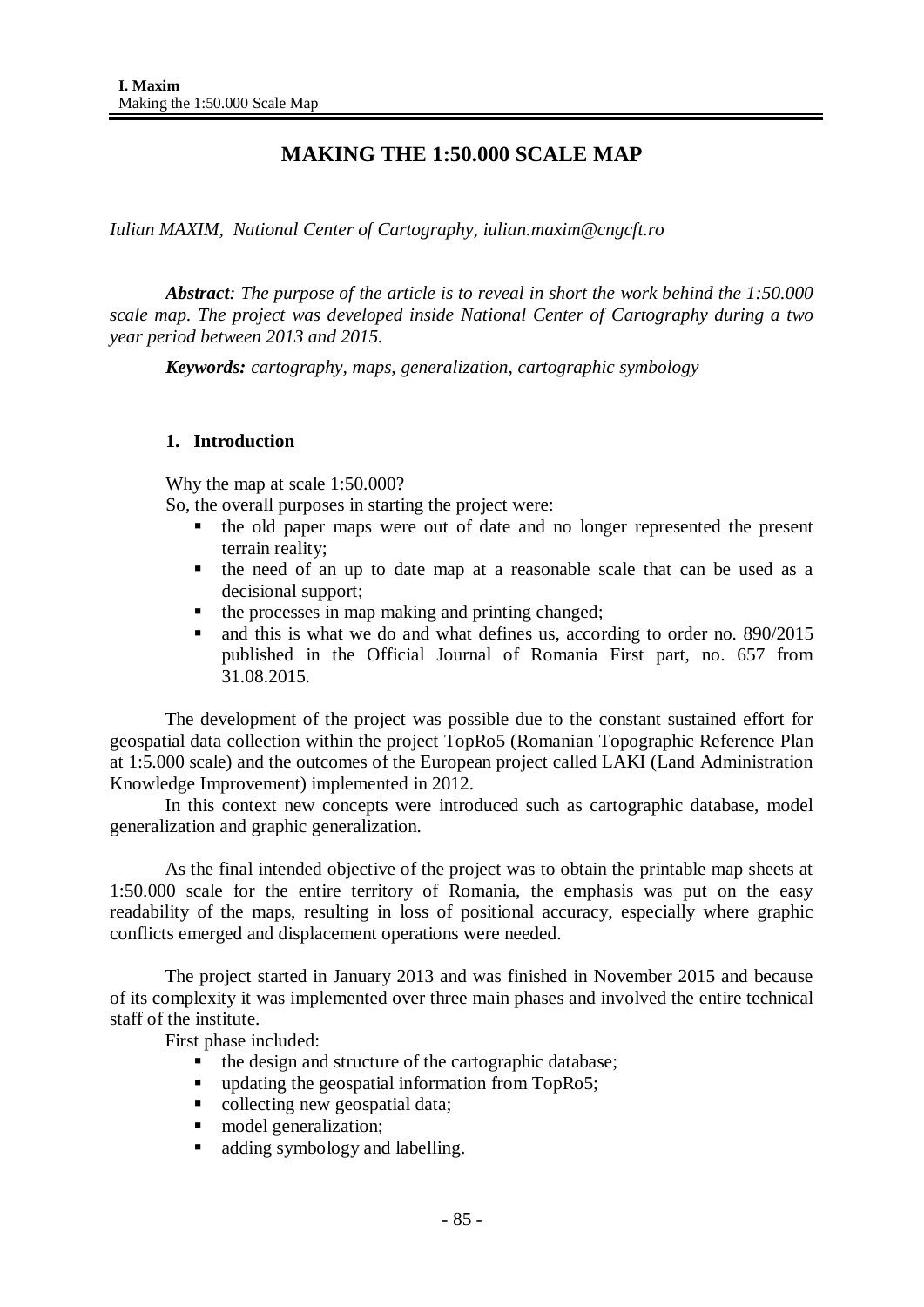The second phase included the cartographic generalization processes and the third one the preparation of the map sheets for the 1:50.000 scale for printing.

During the implementation, where possible, automatic processes created in Model Builder and Python were used.

The overall workflow of the project can be seen below in figure 1.



Fig. 1. The workflow of the project

## **2. Inside the project**

The project started with a series of technical meetings to analyse the data needed to make the 1:50.000 scale maps, the owned information and the data to be collected.

In this regard, for the final outcome of the project to be met the following data sources were used:

- TopRo5 the main source of data;
- Ministry of Environment, Waters and Forests for protected sites;
- National Meteorological Administration for weather stations location;
- National Geodetic Fund: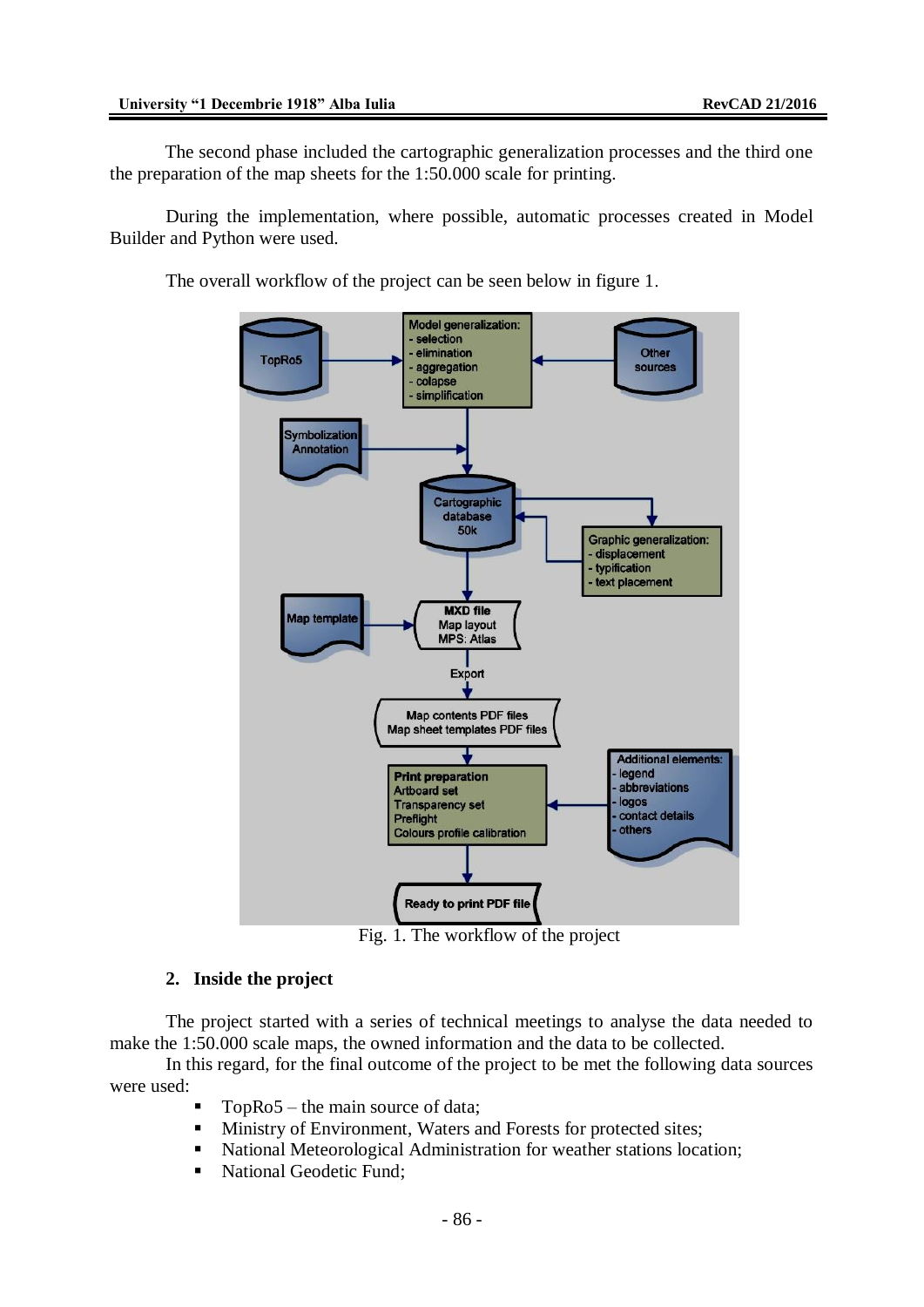- National Institute of Statistics for settlements population;
- Georeferenced old paper topographic maps at 1:25.000 scale;
- Ortophotos for collecting new data.

Before starting the implementation phases of the project, pilot tests were made on three different areas (in mountain, hill and plain) in order to evaluate the duration of the actual works and the outcome of it.

These led to updating the cartographic key developed within the institute after analysing national and international cartographic documents and development of graphic generalization editing instructions.

#### **a. First implementing phase**

The first implementing phase started with the design and structure of the cartographic database. Feature type were set, type of geometry, minimum sizes to be met, attributes needed to symbolize the objects. Also, transformation steps (model generalization processes) needed to obtain the set outcome were established.

|                              | A                                    |                                           | $\mathbf{C}$ | $\mathbf{D}$                                          | Е                                       |                                                                              | G                                                                                                                                                                                                                                                                                         | H                                                                     |                                                |
|------------------------------|--------------------------------------|-------------------------------------------|--------------|-------------------------------------------------------|-----------------------------------------|------------------------------------------------------------------------------|-------------------------------------------------------------------------------------------------------------------------------------------------------------------------------------------------------------------------------------------------------------------------------------------|-----------------------------------------------------------------------|------------------------------------------------|
| 1                            | Grup                                 | Clasa de objecte                          | Geometrie    | Dimensiuni<br>minime                                  | Atribute folosite pentru<br>simbolizare | Valori atribut                                                               | Observatii                                                                                                                                                                                                                                                                                | Procesare                                                             | Simbolizare                                    |
| $\overline{2}$               | <b>DENUMIRI</b><br><b>GEOGRAFICE</b> | <b>ANNOTATION</b>                         | <b>NA</b>    |                                                       |                                         |                                                                              |                                                                                                                                                                                                                                                                                           | transformarea etichetelor în adnotări                                 |                                                |
| $\overline{3}$               | <b>PUNCTE</b><br><b>GEODEZICE</b>    | <b>PTRAING</b>                            | punct        |                                                       |                                         |                                                                              | extrase din baza de date ToPRo5                                                                                                                                                                                                                                                           |                                                                       |                                                |
| $\overline{4}$               |                                      | Limite adminsitrative                     | linie        |                                                       | Nivel limita (trebuie adaugat)          | Frontiera<br><b>Judet</b><br>Municipiu<br>Oras<br>Comuna<br>Sector<br>Coasta | va fi extrasă din baza de date din feature class procesare spațială pentru obtinerea nivelelor<br><b>UAT LIMADT.</b><br>ATTENTIE! Pentru nivelele mai mici de judet nu<br>există clasificare; acestea sunt incluse in<br>valoarea generala de Unitate Administrativ<br><b>Teritoriala</b> | inferioare                                                            | Transparentă 30%                               |
| $\overline{\mathbf{5}}$      |                                      | Parcuri NationaleNaturale linie<br>contur |              | $1 > = 100$ m si S<br>$>= 10.000$ mp                  |                                         |                                                                              | Clasa de obiecte va fi extrasă din baza de date<br>Arii protejate din feature class parcuri.<br>Sursa bazei de date este Ministerul Mediului<br>fiind puse la dispozitie gratuit prin site-ul<br>acestora                                                                                 | Transformare din policion in politimie                                | simbolul depinde de directia<br>de vectorizare |
|                              | <b>LIMITE</b>                        | Rezervatii contur                         | linie        | $I \ge 100 \text{ m} \text{ si } S$<br>$>= 10,000$ mp |                                         |                                                                              | Clasa de objecte va fi extrasă din baza de date<br>Arii protejate din feature class rezervatii.<br>Sursa bazei de date este Ministerul Mediului<br>fiind puse la dispozitie gratuit prin site-ul<br>acestora                                                                              | Transformare policoanelor cu I >= 100 m si S >=<br>10,000 mp in linie | simbolul depinde de directia<br>de vectorizare |
| $6 \nvert$<br>$\overline{z}$ |                                      | <b>RezervatiiP</b>                        | punct        | $1 < 100$ m si $S <$<br>10.000 mp                     |                                         |                                                                              | Clasa de objecte va fi extrasă din baza de date.<br>Arii proteiate din feature class rezervatii.<br>Sursa bazei de date este Ministerul Mediului<br>fiind puse la dispoziție gratuit prin site-ul<br>acestora                                                                             | Transformare poligoanelor cu I < 100 m si S < 10.000<br>mo in punct   |                                                |
| 8                            |                                      | Puncte de trecere                         | punct        |                                                       |                                         |                                                                              | va fi preluat din baza de date<br>Puncte de trecere                                                                                                                                                                                                                                       |                                                                       |                                                |

Fig. 2. Database structure

In the updating process were included the administrative boundaries, road network, dams, buildings, cemeteries, churches and contours.

New geospatial data was collected such as: cable transport, wind turbines, oil and gas wells, mines, quarries, waterfalls, cave entrances, meteorological stations and more.

- Model generalization implied data transformations such as:
	- selection/ elimination of objects according to the minimum set sizes;
	- collapse and geometry transformation from polygon to point or line and line to point;
	- aggregation of objects with the same characteristics;
	- simplification of objects density such as river network.

*Example of model generalization for roads:*

*Road centerline objects having the attribute bridge or tunnel and the length less than 100 m were transformed to points and saved in the cartographic database in Pod\_drum (Bridge\_road) and Tunel\_drum (Tunnel\_road) feature classes. The same road centrelines were aggregated with the neighbouring roads and saved in cartographic database in Drumuri (Roads) feature class.*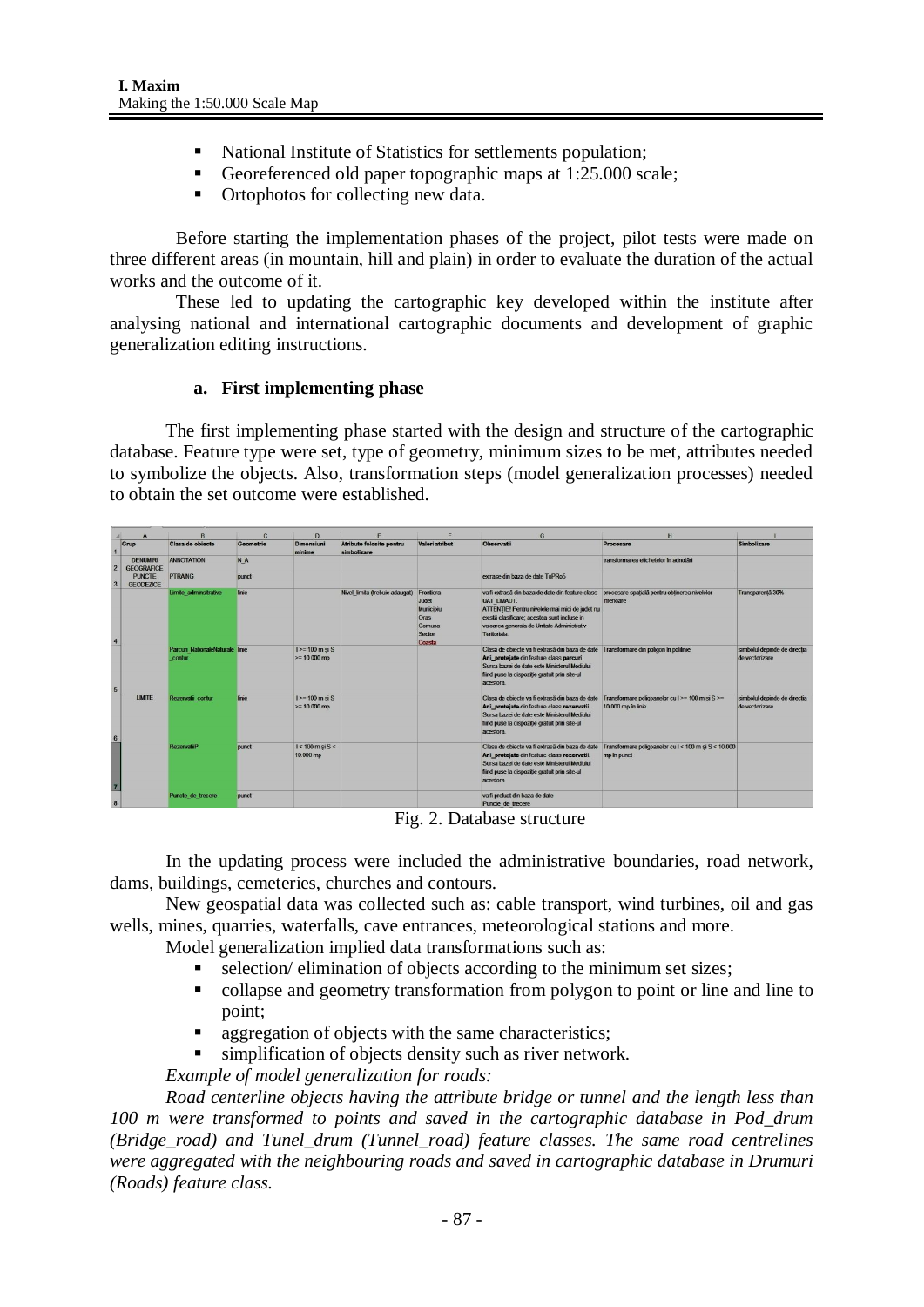

Fig. 3. Generalization processes

After all the feature classes were added in the cartographic database they had been symbolized according to the cartographic key for scale maps 1:25.000, 50.000 and 1:100.000 created by the National Center for Cartography.

The symbology information has been stored inside the database as representations.

Following cartographic rules of text placement, the objects were labeled and the text has been saved in the database as annotation.

#### **b. Second implementing phase**

The second implementing phase consisted in graphic generalization and involved especially operations of displacement and text placement refinement.

Displacement operations were needed because of the graphic conflicts between the symbols of the elements after these had been applied to the objects.



Fig. 4. Displacement

The refinement of text placement was needed because the automatic labeling, although is following some general rules of text placement, can not include all the possibilities that can appear. Also, some geographical names, collected as point geometry, could not be displayed automatically at their best fit in order to describe the elements they represent. In this context, additional text editing was necessary.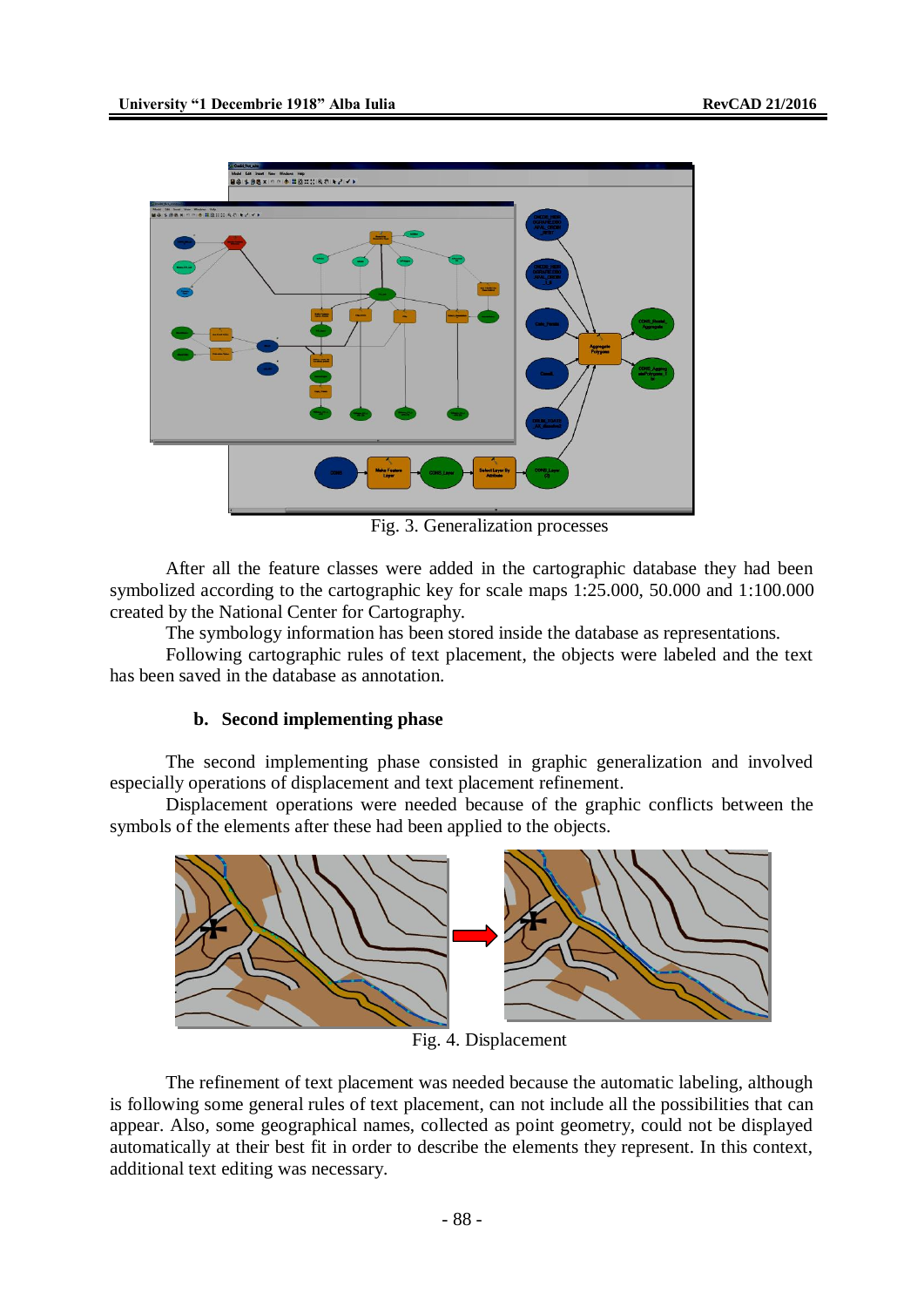

Fig. 5. Text placement and editing

For this phase the cartographic generalization was done by technical operators on 1:50.000 scale grid cells. Each grid cell was exported in a database having the name of the cell at the finalization of its editing.

Reporting and data exporting have been done by automatic tools developed by IT department.



Fig. 6. Grid cell export process

# **c. Third implementing phase**

The third implementing phase involved preparing the map sheets for printing. Through automatic processes developed by the IT department this included:

- exporting the maps content to pdf files (portable document format);
- exporting the map templates for each sheet;
- obtaining the magnetic declination and the QR (quick response code) for each map sheet;
- combining exported files and additional information such as the legend, abbreviation list, logos, magnetic declination, QR, etc.
- final printing editing like adding transparencies, artboard set, colour profile calibration.

An example of the final output of the project can be seen in figure 7.